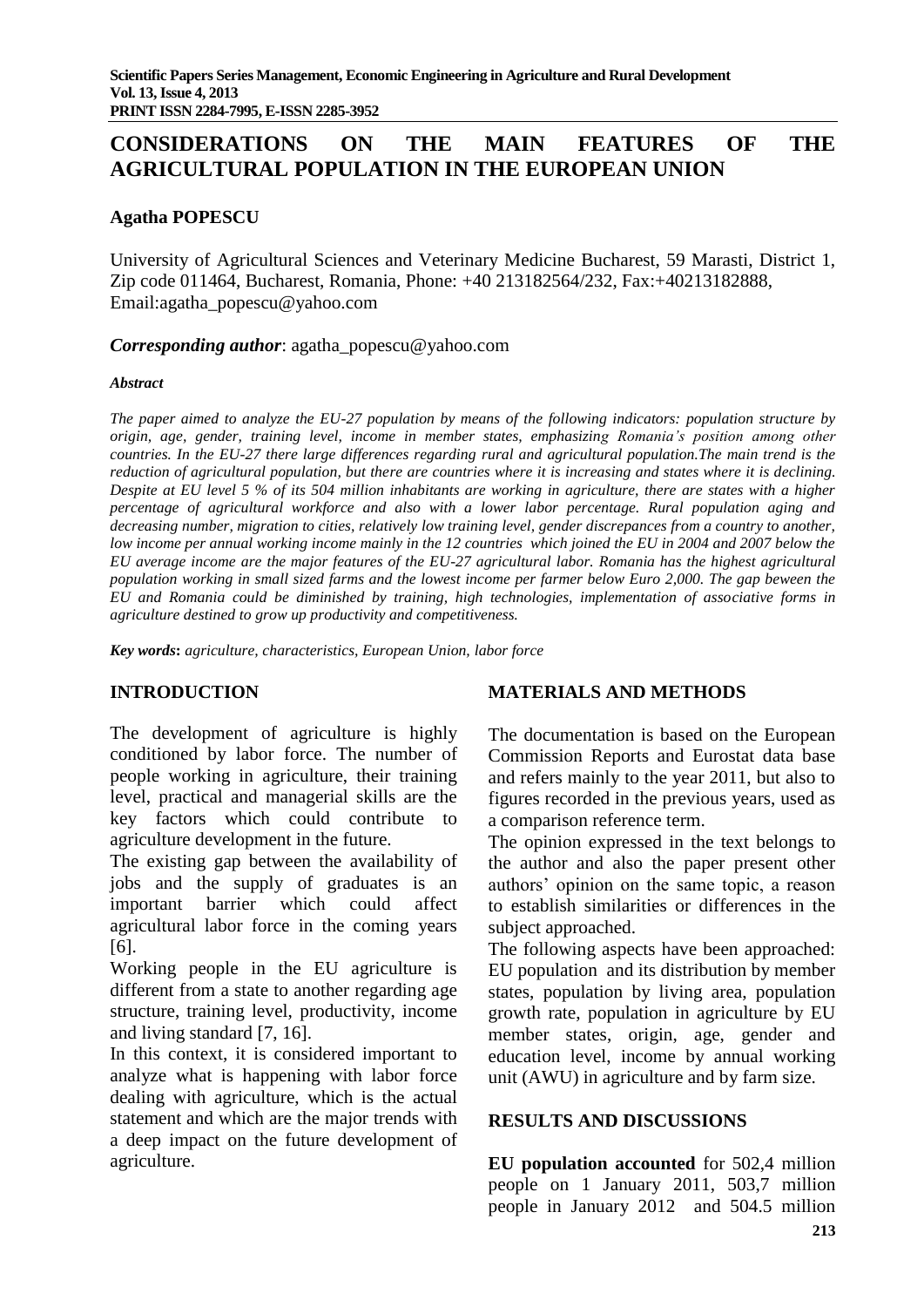#### **Scientific Papers Series Management, Economic Engineering in Agriculture and Rural Development Vol. 13, Issue 4, 2013 PRINT ISSN 2284-7995, E-ISSN 2285-3952**

people in 2013 including Croatia's population, the last country which joined the EU in July 2013. In 2012 the EU-27 population was by 1.3 million persons higher than in 2011. Compared to the year 1960, when its population was just 402,6 million persons, it registered a substantial increase by the year 2012. [9]

The EU population increased by 0,25 % in 2012 compared to the year 2011. The highest gains were recorded in Germany, United Kingdom, France, Italy, but also in the Netherlands, Spain, Belgium and Sweden.

The deep decrease of the population was registered in Romania, Bulgaria, Lithuania, Latvia, Portugal, Hungary, Greece, not only due to the low birth rate but mainly to migration.

**Distribution of the EU population by member states.** Four EU states have more than 54 % of the EU population as follows: Germany 81.8 million inhabitants, France 65,3 million people, United Kingdom 62.9 million and Italy 60,8 million, all together accounting for 270,8 million persons.

| Country    | Population | Share of | radio 1. Do 20 I optimitoli and ODI/capita in terms of 11 D in 2012<br>GDP/capita | Country            | Population   | Share of   | GDP/capita    |
|------------|------------|----------|-----------------------------------------------------------------------------------|--------------------|--------------|------------|---------------|
|            |            | the EU-  | term of<br>in                                                                     |                    |              | the EU-    | term of<br>in |
|            |            | $27(\%)$ | PPS*, 2012                                                                        |                    |              | $27(\%)$   | PPS*, 2012    |
| Malta      | 421,364    | 0.08     | 86                                                                                | Hungary            | 9,908,798    | 1.95       | 66            |
| Luxembourg | 537,039    | 0.10     | 272                                                                               | Portugal           | 10,487,289   | 2.06       | 78            |
| Cyprus     | 865,878    | 0.17     | 95                                                                                | Czech Rep.         | 10,516,125   | 2.07       | 80            |
| Estonia    | 1,324,814  | 0.26     | 67                                                                                | Greece             | 11,062,508   | 2.18       | 79            |
| Latvia     | 2,023,825  | 0.39     | 59                                                                                | Belgium            | 11,161,642   | 2.20       | 119           |
| Slovenia   | 2,058,821  | 0.40     | 84                                                                                | <b>Netherlands</b> | 16,779,575   | 3.30       | 131           |
| Lithuania  | 2,971,905  | 0.58     | 66                                                                                | Romania            | 20,057,458   | 3.95       | 47            |
| Croatia    | 4,262,140  | 0.84     | 61                                                                                | Poland             | 38,533,299   | 7.59       | 65            |
| Ireland    | 4,591,087  | 0.90     | 129                                                                               | Spain              | 46,704,308   | 9.21       | 99            |
| Slovakia   | 5,410,836  | 1.06     | 73                                                                                | Italy              | 59,685,227   | 11.77      | 100           |
| Finland    | 5,426,674  | 1.07     | 115                                                                               | United             | 63,730,107   | 12.56      | 109           |
|            |            |          |                                                                                   | Kingdom            |              |            |               |
| Denmark    | 5,602,628  | 1.10     | 126                                                                               | France             | 65, 633, 194 | 12.94      | 109           |
| Bulgaria   | 7,284,552  | 1.43     | 46                                                                                | Germany            | 82,020,578   | 16.17      | 121           |
| Austria    | 8,451,860  | 1.66     | 129                                                                               | <b>EU-28</b>       | 507,069,424  | <b>100</b> | <b>100</b>    |
| Sweden     | 9,555,893  | 1.85     | 127                                                                               |                    |              |            |               |

Table 1. EU-28 Population and GDP/capita in terms of PPS in 2012

Source:www.europa.eu/about\_eu/facts-figures/living [10].

\*PPP=purchasing power standard=comparison indicator measuring the price of a range of goods and services relative to income, using a common notional currency called the Purchansing Power Standard

The lowest figures concerning population are in Malta, Luxembourg, Cyprus, Estonia, Latvia, Slovenia and Lithuania whose population represent less than 0,5 % of the EU population ( Tabel 1).

The EU population has grown by 2 million people in average per year. The forecasts until 2050 project the following trends: (a) a substantial aging determined by two causes: the lower expectations for births and the higher life expectancy, the highest in the world; (b) a deeper decline in the number of working population because of the decreasing number of young people of 15 years old, (c) an increased number of retired people. Therefore, three major aspects are expected to dominate the EU demography in the future: longevity, a positive aspect, a declining number of children, a negative aspect and an increased migration from low developed economies to the highest developed ones [2].

**EU-27 population by living area.** A number of 206,683 thousand persons were living in the urban area, representing 41.21 % of the EU-27 population in 2011. The most numerous population in the urban areas is in Malta (100%), the Netherlands (71%), United Kingdom( 71%), Belgium (68 %), Luxembourg (62%) and Cyprus (62%). In the same year 2011, in the rural areas a number of 117.464 thousand persons were living, representing 23.43 %. The most numerous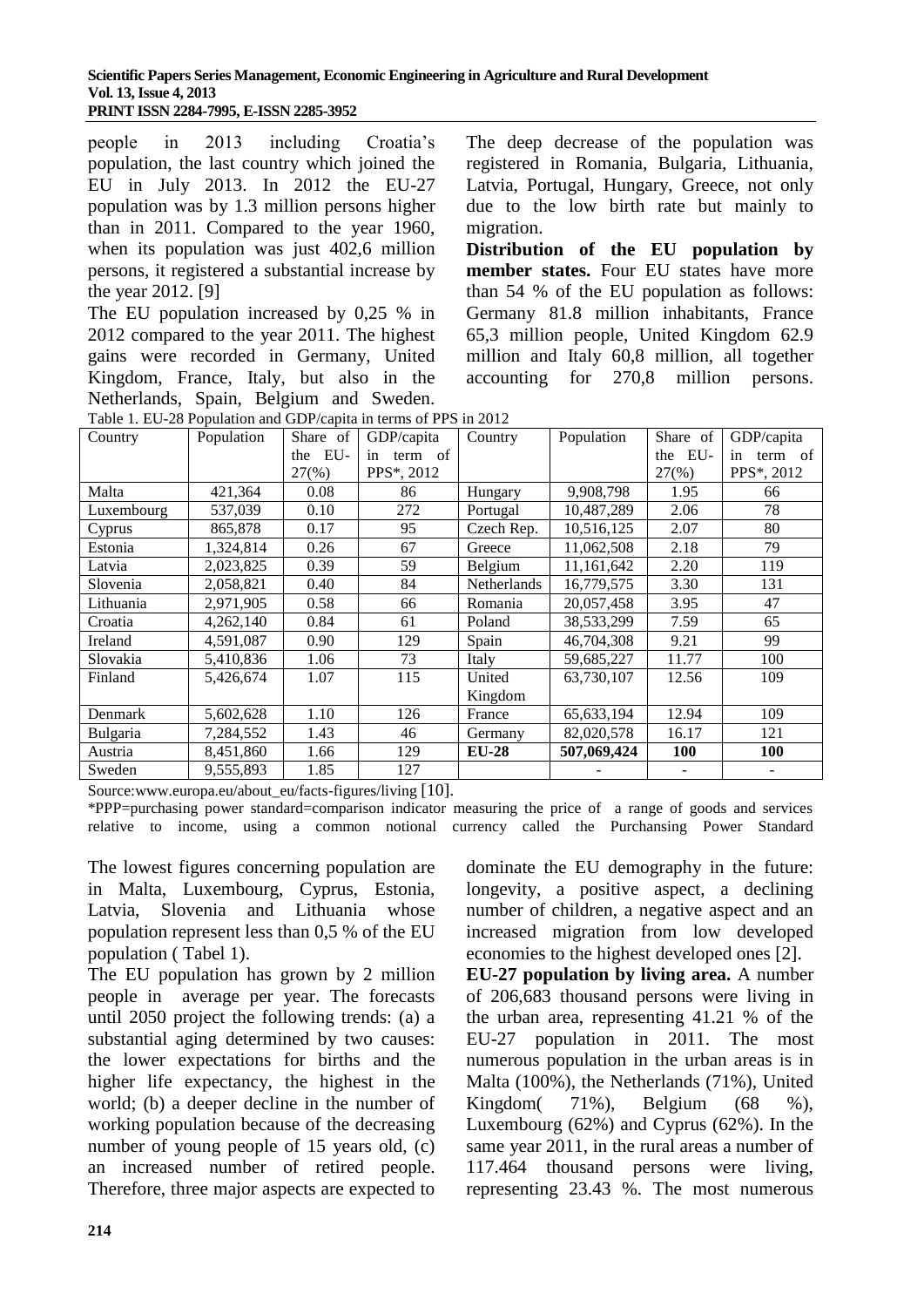population in this area was registered in Ireland (73%), Slovakia(50%), Estonia (48%), Hungary (47%), Romania (45%). In the intermediate area, about 177,293 thousand persons representing 35.37 % of the EU-27 population were living in this environment. The most population living in the intermediate area was concentrated in Sweden (56%), Estonia (52%) and Bulgaria (45%). Therefore, the EU population is strongly urbanized because about 75 % people are living in the ruban area. In the future, the declining trend is expected to continue so that in the year 2020 it is estinated that the share of population in the ruban space will exceed 90 % in 7 EU member states. [8]

In Romania in 2010, rural population accounted 4,427 thousand people, representing 44.42 % of Romania's population. However, compared to the year 2005, when the rural population was 5,361 thousand people representing 54.4 %, the situation is better showing a reduction of population. [4]

**Population growth rate in the EU.** An important growth was recorded in the urban area +5.2 at 1,000 inhabitants and in the intermediate area +2.2 at 1,000 capita. In the rural area, the trend was a negative one, the population decreasing by -0.8 at 1,000 inhabitants. Therefore, in the rural area, the population will be lower and lower compared to the other areas, especially with the urban one which is more attractive for better paid jobs.

In 2011, the rural population decline was noticed in 18 EU countries, while in other member states it recorded an increase as follows: Ireland  $+6.1$  at 1,000 inhabitants, France  $+5.1$ , United Kingdom  $+2.7$ , Italy  $+2$ , Finland  $+1.3$ , Sweden  $+1.2$ , Slovakia  $+0.8$ , Spain +0.7 and Czech Republic +0.2. [8]

**Employed population in agriculture by EU-27 member states.** According to the EU statistics, in 2010, the employement accounted for 212.76 million persons, representing 42.43 % of the EU total population.

In agriculture, it was noticed a number of 10.4 million employed people, of which 9,736,100 full time employed (in terms of annual working unit=AWU), representing 92 %. Since the year 2000, agricultural labour in the EU declined by 25 % in terms of AWU.

The share of people employed in agriculture at the EU level is 5 % of its total population.The highest share is registered in Romania (35 %), Poland (14 %), Greece (12 %), Portugal (11%) and Spain (10%). The lowest weight of the population employed in agriculture was recorded in Italy (3.7 %), France (3%), Belgium(1.8%) and United Kingdom (1.4 %).[11]

In Romania, agriculture is characterized by a high number of employed persons, Romania being placed on the top position in the EU-27 from this point of view, followed by Poland, Italy France, Spain and Germany [5].

Table 2. Employed population in agriculture by EU-27 member states in 2010 ( thousand persons)

| Country          | Employed     | Country     | Employed     |  |
|------------------|--------------|-------------|--------------|--|
|                  | people<br>in |             | people<br>in |  |
|                  | agriculture  |             | agriculture  |  |
| Austria          | 154.00       | Lithuania   | 366.10       |  |
| Belgium          | 80.94        | Luxembourg  | 2.64         |  |
| Bulgaria         | 754.70       | Malta       | 18.50        |  |
| Czech            | 132.75       | United      | $0.00*$      |  |
| Republic         |              | Kingdom     |              |  |
| Cyprus           | 78.80        | Netherlands | 213.00       |  |
| Denmark          | 78.10        | Poland      | 3,797.30     |  |
| Estonia          | $0.00*$      | Portugal    | 708.08       |  |
| Finland          | $0.00*$      | Romania     | 7,159.47     |  |
| France           | 1,012.80     | Slovakia    | $0.00*$      |  |
| Germany          | 763.70       | Slovenia    | 74.71        |  |
| Greece           | 706.35       | Spain       | 2,227.02     |  |
| Ireland          | $0.00*$      | Sweden      | 141.50       |  |
| $0.00*$<br>Italy |              | Hungary     | 1,179.47     |  |
| Latvia           | 183.20       |             |              |  |

Source: European Commission. EU agriculture-Statistical and Economic Information, 2012, Employment in agriculture. Statistical Sources and Applications; \*Lack of data. [7].

**Structure of occupied population in the rural area by activity sector.** In the EU-27,in 2008, about 57.3 % of people were employed in the tertiary sector, 29.1 % in the secondary sector and 13.6 % in the primary oner. In 2008, in Romania about 32.6 % people was employed in the tertiary sector, 38.1 % in the primary sector and 29.3 % in the secondary one. A relatively similar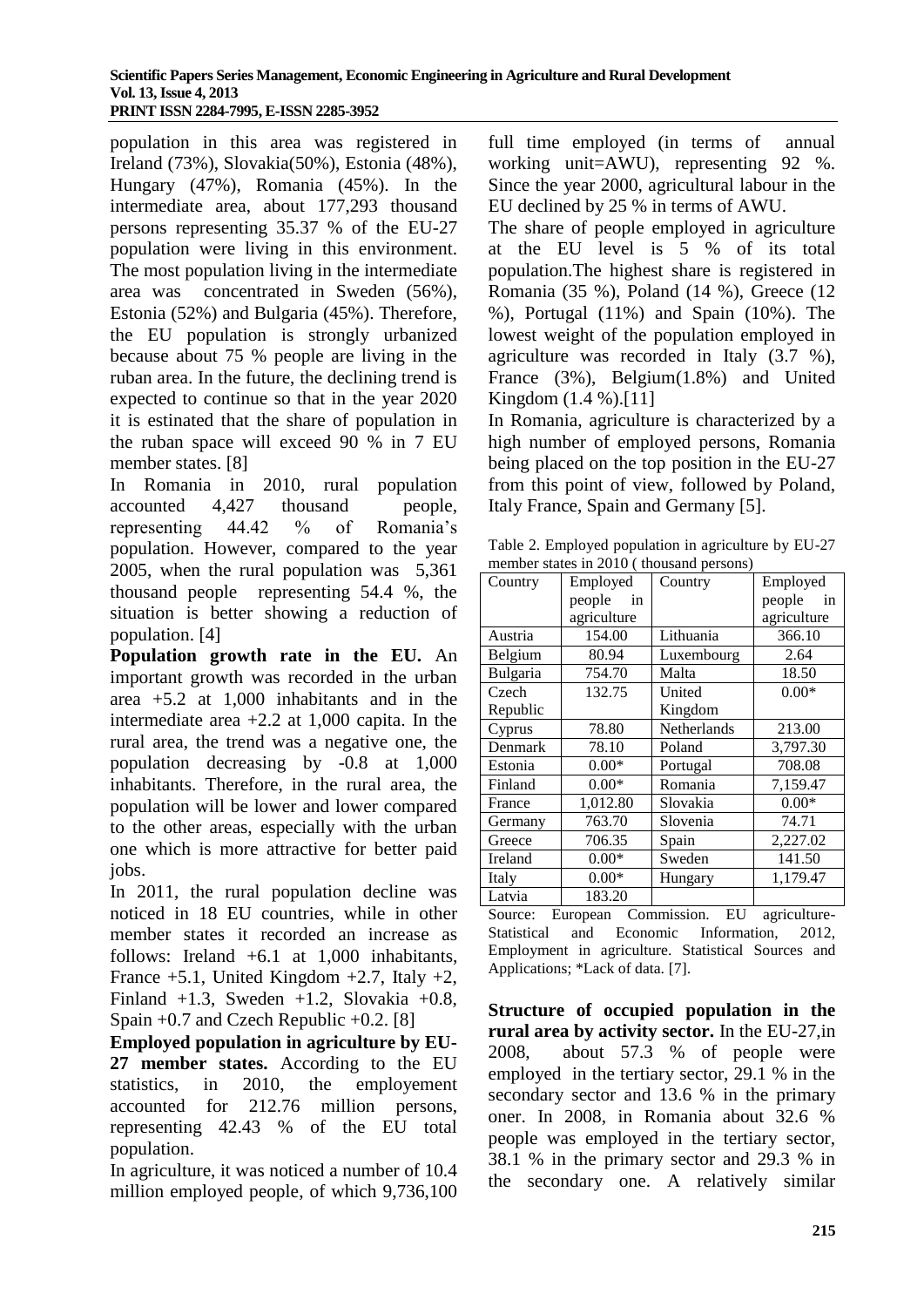situation was noticed in Bulgaria, Hungary and Poland [15].

**Agricultural population structure in the EU by origin.** Most of the working labour, more precisely 75 % is represented by family full time work force, 17 % by nonfamily fulltime work force and 8 % by part-time nonfamily work labor. Exception: France where about 44 % is full time employed in family farms, Slovakia with 28 % and Czech Republic with 22 %.

Taking into account the legal status, about 97.1 % persons are owners of agricultural holdings and 2.9 % are juridical persons.

**Agricultural population structure in the EU by gender.** About 50 % of active age persons are women, but only 44 % are employed. There are differences from a country to another. A reduced percentage of employment, more exactely less than 40 % was registered in Italy and Greece, while a high employment percentage was recorded in Finland, Estonia and Lithuania, in the Nordic countries in general ( over 48 %).

At EU level, the share of women is 28 %. But, there are countries where women are highly employed like in Romania (34.5 %) and countries were the percentage is very small like Belgium, Denmark, Malta, Sweden and United Kingdom.

In 2011 compared to 2010, the employement rate for women recorded a reduction of -1.3 % compared to -2.1 % total employment rate for women in the EU-27.

About 60 % women are working in the agriculture of three countries: Romania 34.5 %, Poland 18 % and Italy 9 %.

The major problems women are facing in he EU agriculture are: the equal chance on the labor market for getting a job, equal payment for equal work and equal chance for making decisions [14].

**Agricultural population structure in the EU by age.** The main feature of rural population is aging in the EU, because the number of young people wishing to work in agriculture declines, mainly in Romania and Bulgaria. But, the highest percentage of young people working in agriculture was noticed in Denmark and the Netherlands,

because these two countries are mainly agricultural countries and young people is accustomed to work together with their parents in the farm since their childhood. In Poland and Hungary, agriculture looks to be more attractive than in other countries for young people.

If we compare the situation in Romania and Bulgaria, we can notice that people working in agriculture is very old. In Romania, 66.7 % of working people in agriculure is older than 55 years while in Bulgaria the percentage is higher (70.1 %). Analyzing in more details, one can easily notice that: in Romania, the age structure of the working people in agriculture is the following one: 44.2 % belong to the category over 64 years; 22.5 % belong to the 55-64 years category, 17 % belong to the 45- 54 category, 11.9 % belong to the 35-44 years category and 4.4 % belong to the category below 35 years. [15]

**Agricultural population structure in the EU by education level.** In general, farmers' education level is very low. However, in the EU, about 20 % farmers have a basic or complete agricultural training. But the farmers' training level varies from a country to another between 71 % in the Netherlands and less than 1 % in Malta.

Regarding the education level of the young people belonging to the 30-35 years category, one could say that 25 % have a predominant rural education, 38 % have a predominant urban education and 30 % have an intermediary education.

It is wise as the work force to be better trained in order to enhance its capacity to keep pace with the increased international competition, but the amount of money spent on education varies from a country to another.

**Income per annual working unit (AWU) in the EU agriculture.** In general, income in agriculture is smaller than in other fields of activity. The EU Commission Report, 2011 showed that 16.9 % of the total EU population is facing the poverty risk. The highest share of the population in poverty risk is in the following countries: Latvia (26%), Romania (22 %), Bulgaria (21%), Lithuania (21 %),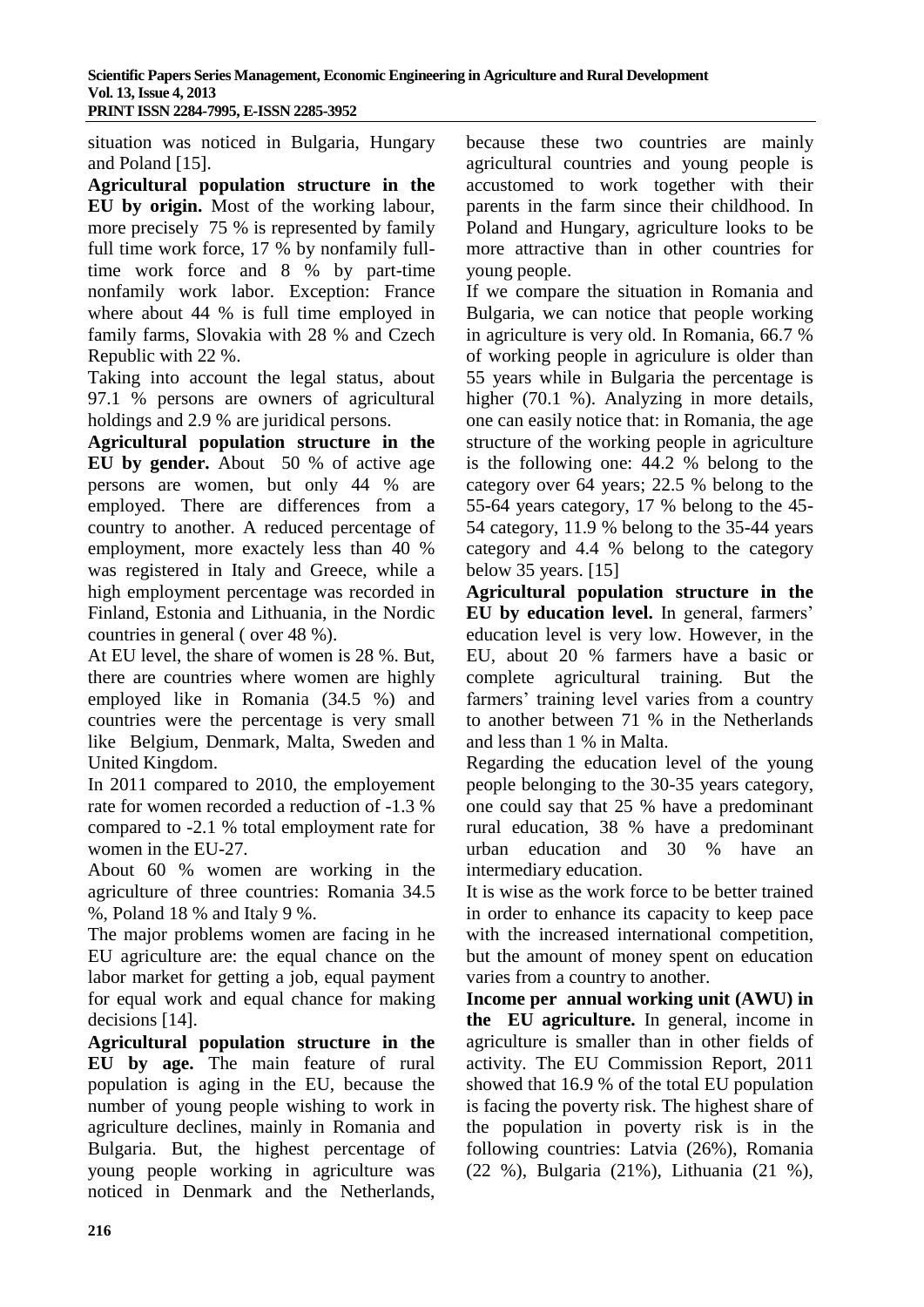Greece (20 %), Spain (19%) and Italy (17 %).[16].

In agriculture of the EU, the annual income accounted for Euro 18,000 per AWU ( annual working unit) in average in the EU-15 in the year 2000. In the year 2007, it accounted for Euro 25,000 per AWU in the EU-15 and Euro 16,000 per AWU in the EU-27. In the year 2008, an AWU received in average Euro 23,000 in the EU-15 and Euro 16,000 in the EU-27. Therefore the states belonging to the EU-15 have a double income per agricultural working unit compared to the EU-27 average, except Greece and Portugal which are below this figure. All the12 countries who joined the EU in 2004 and 2007 registered a lower inocme than the EU-27 average.

According to the Eurostat data in 2007, the highest income per AWU was registered in the following countries: Euro 59,000 in Denmark, Euro 44,000 in the Netherlands and also in Belgium, Euro 43,000 in United Kingdom, Euro 40,000 in Luxembourg, Euro 39,000 in Sweden, Euro 38,000 in Germany and Euro 33,000 in France. The countries where the income per AWU was slightly higher than the EU-27 average were the following one: Euro 28,000 in Finland, Euro 25,000 in Austria, Euro 24,000 in Italy, Euro 21,000 in Spain and Euro 18,000 in Malta. The income achieved below the EU-27 average was recorded in the follwoing countries: Euro 16,000 in Czech Republic, Euro 15,000 in Hungary, Euro 14,000 in Greece, Euro 11,000 in Lithuania, Euro 8,000 in Slovakia, Latvia, Cyprus and Portugal, Euro 7,000 in Poland, Euro 3,000 in Slovenia and Bulgaria, and finally Euro 2,000 in Romania, the last position.

In 2010 compared to the year 2000, income coming from agriculture increased by 12.3 % in the EU-27. Agricultural income increased in 21 countries and decreased in 6 countries. The highest growth was registered in the following countries: Denmark (+54.8%) and Estonia (+48.8 %), followed by Ireland (+39.1 %), the Netherlands (+32 %), France (+31.4 %), Latvia (+25.5%), Belgium (+24.1 %), Bulgaria (+23%) and Germany (+22.8%). The highest decrease was recorded in Romania and United Kingdom (-8.2 %), Greece (-4.3 %) and Italy (-3.3 %).

Taking into account that in 2008 there were 13.7 million farmers in the EU, their structure by income class was the following one: 5 % less than Euro 5,000, 34 % Euro 5,000, 16 % between Euro 5,000 and 10,000, 11 % between Euro 10,000 and 15,000, 7 % between Euro 15,000 and 20,000, 5 % between Euro 20,000 and 25,000, 4 % between 25,000 and 30,000 Euro, 3.5 % over Euro 70,000. Therefore, the higher income, the lower percentage.

**Income per AWU by farm size in the EU.**  Taking into account farm size, the highest income over Euro 35,000 per AWU is achieved in the largest farms producing over Euro 120,000 gross margin. It is 10 times higher than in the small farms where the average income per AWU is only Euro 3,500. This is caused by the agricultural land a farmer owns. The lager farms with over 168 ha in average, having 20 times more land than the smalest farms, have in general 4 times more employees.

In 2010, income per AWU according to farm size was the following one: 3 % of the number of farms achieved over Euro 70,000/AWU/year; 38 % of farms obtained between Euro zero and 5,000 per AWU/year, 2 % farms registered less than Euro 10,000 per AWU and 7 % farms recorded a negative income, therefore losses and not profit.

The income difference reflects production orientation and performance, diversity of farm structure and applied technologies, natural conditions and input price in the EU member states. In the last decade, the main trends noticed in the field of agricultural labor have been the following ones;gains in productivity due to the reduction of labor force and number of farms and increased farm size[18].

### **The factors which influenced the income per annual working unit in the EU.**

The fact that income per working unit increased by about 1 %, in fact it could be considered that it remained relatively at a constant at the EU level in 2012 compared to 2011, was determined by many factors among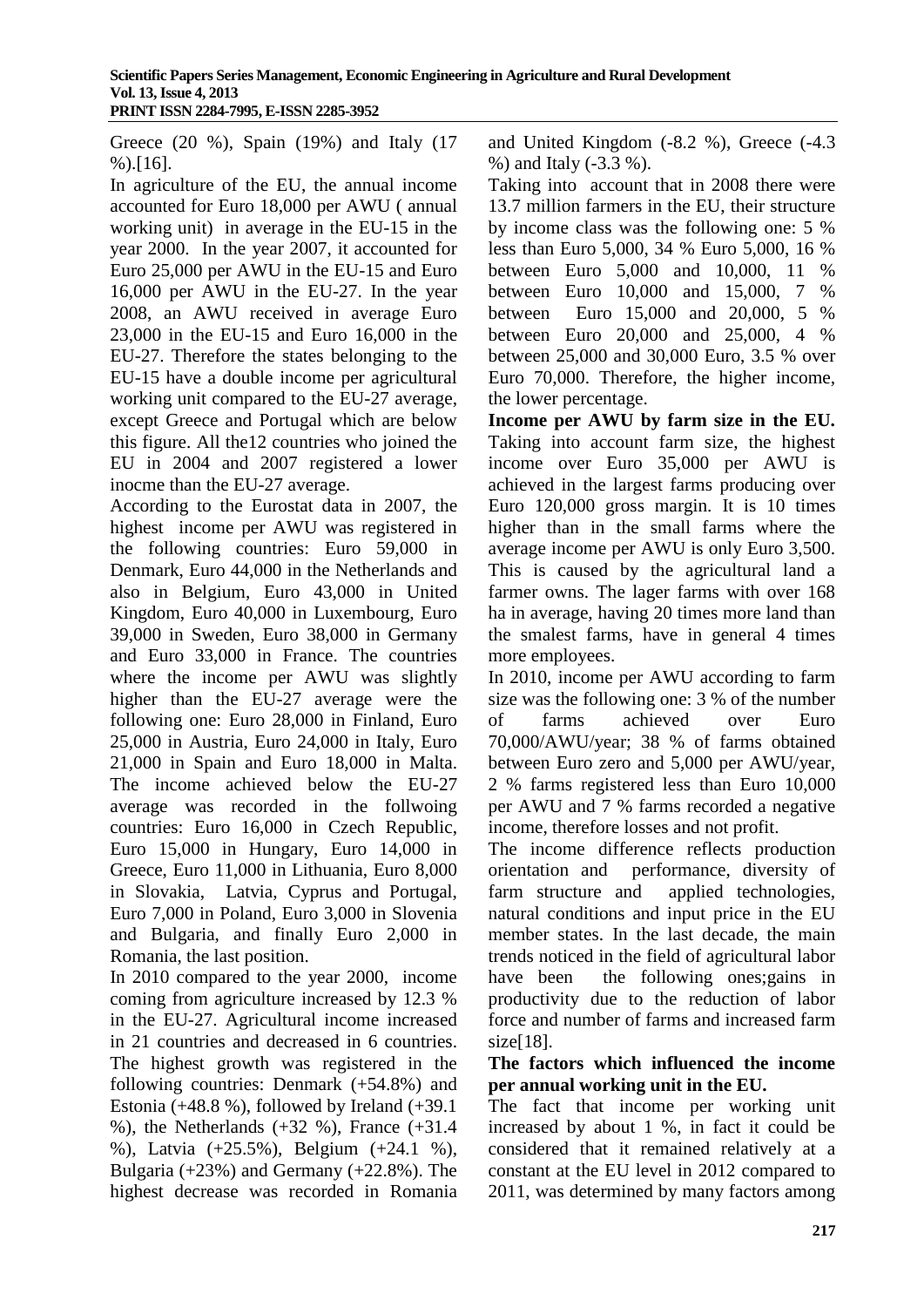which the main ones are: the economic crisis and the increase of input prices, while agricultural labour input slightly decreased by -0.2 % [1,3].

This situation appeared after an increase by 8,3 % in 2011 and 17.1 % in 2010. Also, agricultural labour input increased by 0.7 % in 2012. Also, taking into account only the countries belonging to the EU-15, agricultural income increased by 3.6 % and decreased by - 11.9 % in the member states which joined the EU in 2004 and 2007 ( 12 states).

The largest increase of income per AWU in 2012 was registered in Belgium (+27.9%), Latvia  $(+21\%)$ , Lithuania  $(+17.6\%)$ , the Netherlands (+14%) and Germany (+14 %). The deepest decline was noticed in Romania (-27.1 %), Poland (-13.7%) and Slovenia (- 12.2 %), Hungary, United Kingdom, Ireland and Austria (-7.5 %).

The EU-15 contributed by 83 % to the total income produced in agriculture and by 50 % to the total agricultural labour input of the EU-27 in the year 2012.

| Country         | 2012/2011 | Indices in 2012 | Country        | 2012/2011                   | Indices in 2012 |
|-----------------|-----------|-----------------|----------------|-----------------------------|-----------------|
|                 | $\%$      | $2005 = 100$    |                | $\%$                        | $2005 = 100$    |
| EU-27           | $+1.0$    | 129.7           | Spain          | $+2.4$                      | 100.3           |
| Belgium         | $+30.0$   | 136.3           | Cyprus         | $+1.7$                      | 94.1            |
| The Netherlands | $+14.9$   | 114.7           | Italy          | $+0.3$                      | 93.9            |
| Lithuania       | $+13.6$   | 175.4           | Poland         | $-0.3$                      | 182.4           |
| Germany         | $+12.1$   | 140.8           | Czech Rep.     | $-1.4$                      | 165.0           |
| Portugal        | $+9.3$    | 100.9           | Greece         | $\overline{\phantom{0}}2.0$ | 103.2           |
| Estonia         | $+9.1$    | 209.8           | Slovakia       | $-5.3$                      | 189.4           |
| Latvia          | $+8.8$    | 136.4           | United Kingdom | $-6.6$                      | 140.8           |
| Bulgaria        | $+8.7$    | 147.3           | Malta          | $-9.0$                      | 74.9            |
| Denmark         | $+5.2$    | 134.7           | Ireland        | $-10.1$                     | 82.7            |
| France          | $+4.2$    | 134.1           | Austria        | $-10.2$                     | 114.4           |
| Luxembourg      | $+3.7$    | 76.7            | Slovenia       | $-15.1$                     | 97.9            |
| Finland         | $+3.3$    | 126.7           | Hungary        | $-15.7$                     | 152.7           |
| Sweden          | $+3.1$    | 129.3           | Romania        | $-16.4$                     | 129.8           |

Table 3. Real income change/AWU by EU-27 member states in 2012 compared to 2011

**(a)The economic crisis** diminished the income of agriculurists and led to a reduction of employed labor. In the period 2005-2012, real income/worker increased by 29.7 %, while employed working force declined by 20 %. In 2012, income in agriculture increased in 16 countries and decreased in 11 states of the UE-27, as follows: the highest income increase was registered in: Belgium (+30%), the Netherlands  $(+14.9 %)$ , Lithuania  $(+13.6$ %) and Germany  $(+12.1 \text{ %})$ ; the highest reductions were recorded in Romania (-16.4%), Hungary (-15.7 %) and Slovenia  $(-15.1 \%)$ .

### **(b)The increased cost of farm input diminished the agriculturists' income.**

In fact, in 2012, real income resulted from the increase by 1.8 % of agricultural production value in terms of producer price and farm input price by 1.6 %. *Agricultural production value* increased mainly due to

price growth by 6.3 % in vegetal production and by 3.9 % in animal production. *Prices for farm input* increased by  $+3,2$  % for buildings maintenance, by  $+3.7$  % for foodstuff, by +4.7 % for seeds and seeding material, by  $+6.3$  % for energy and fuels, by  $+6.6$  % for intermediary services and by +6.7 % for fertilizers and land reclamation.

In this context, as long as income growth is not enough high to cover production costs, direct payments should be provided in order to support farmers in order to maintain farm profitability under the condition of economic crisis [17].

# **CONCLUSIONS**

In the EU-27 there large differences regarding the rural and agricultural population.The main trend is the reduction of agricultural